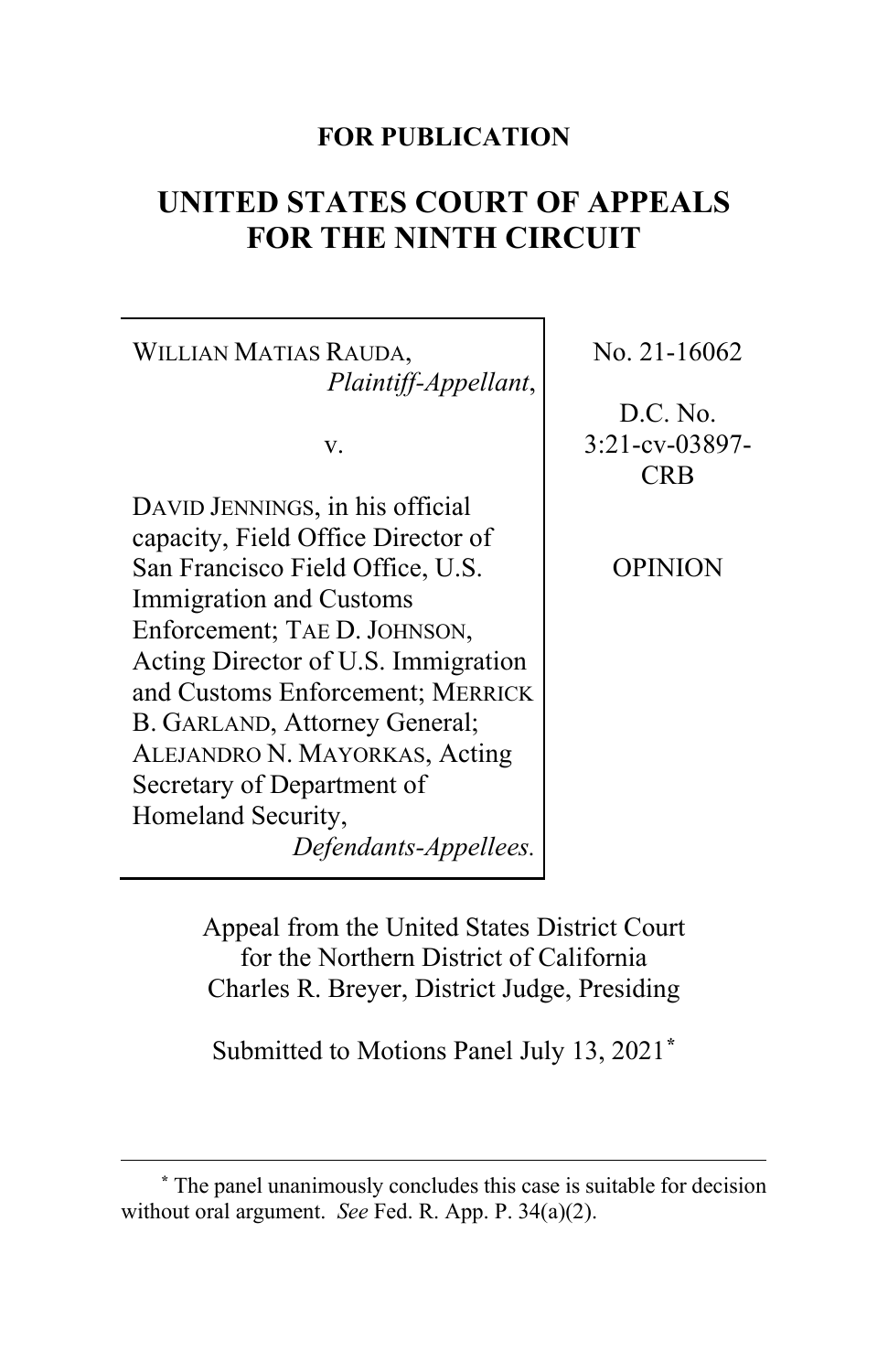Filed August 13, 2021

Before: Johnnie B. Rawlinson, Consuelo M. Callahan, and Lawrence VanDyke, Circuit Judges.

Opinion by Judge VanDyke

#### **SUMMARY[\\*\\*](#page-1-0)**

## **Immigration / Habeas Corpus**

Affirming the district court's denial of Willian Matias Rauda's request for a temporary restraining order (TRO) to prevent the government from removing him, the panel: (1) concluded that the district court correctly determined that it lacked jurisdiction under 8 U.S.C. § 1252(g); (2) concluded that Matias's Suspension Clause argument failed because his requested relief fell outside of the scope of habeas; and (3) directed the district court to dismiss Matias's petition.

In 2018, Matias, a native of El Salvador, was detained by immigration authorities. An immigration judge (IJ) denied bond, and an IJ later denied him relief under the Convention Against Torture and ordered his removal. The Board of Immigration Appeals dismissed his appeal, and this court denied his petition for review. In April 2021, Matias moved the BIA to reopen, and the BIA denied a stay of removal. In May 2021, Matias filed a habeas petition with the district

<span id="page-1-0"></span>**<sup>\*\*</sup>** This summary constitutes no part of the opinion of the court. It has been prepared by court staff for the convenience of the reader.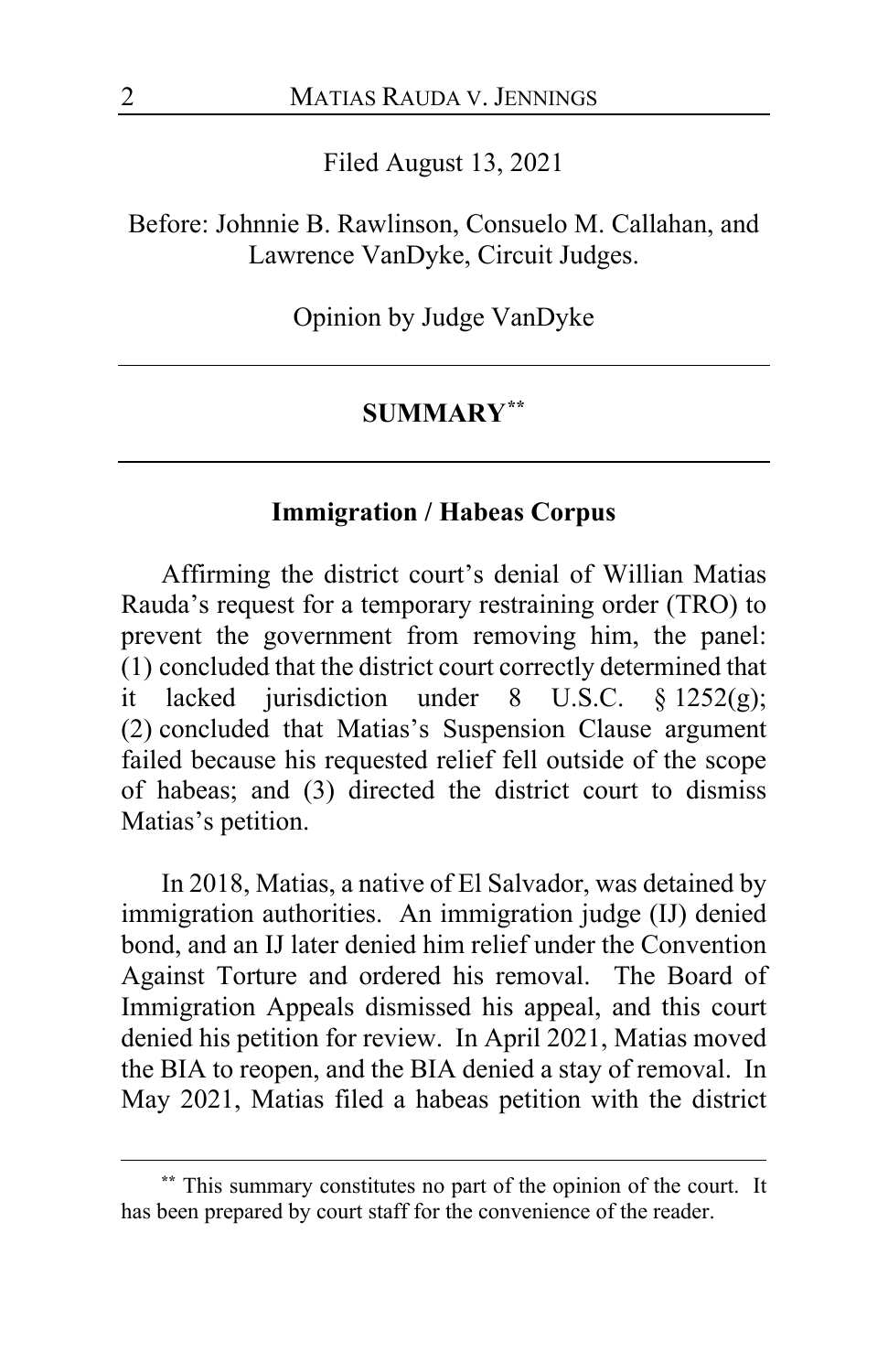court, which denied his motion to enjoin his removal until his motion to reopen and habeas petition were decided. On June 14, 2021, the district court denied Matias's subsequently-filed motion for a TRO, and the government voluntarily agreed to stay removal up to and including August 13, 2021.

The panel observed that the motion before it was Matias's motion for stay pending appeal, but given the decisive jurisdictional issue, the panel reached the merits. The panel concluded that the district court correctly determined that jurisdiction was barred by 8 U.S.C. § 1252(g), which provides that "no court shall have jurisdiction to hear any cause or claim by or on behalf of any alien arising from the decision or action by the Attorney General to commence proceedings, adjudicate cases, or execute removal orders against any alien." The panel explained that the execution of his removal order was precisely what Matias challenged here, and that Congress could have chosen to provide petitioners like Matias with access to judicial review of non-final immigration orders, but did not do so.

The panel explained that the conclusion that it lacked jurisdiction was reinforced by the consideration that, as explained in *Shaboyan v. Holder*, 652 F.3d 988 (9th Cir. 2011), this court may only review final orders, and the BIA's interim order denying a stay of removal pending resolution of a motion to reopen is not such an order. Noting that *Shaboyan* involved a petition for review, while this case involved a habeas petition, the panel explained that *Shaboyan* foreclosed review (direct or indirect) of the BIA's denial of his stay request.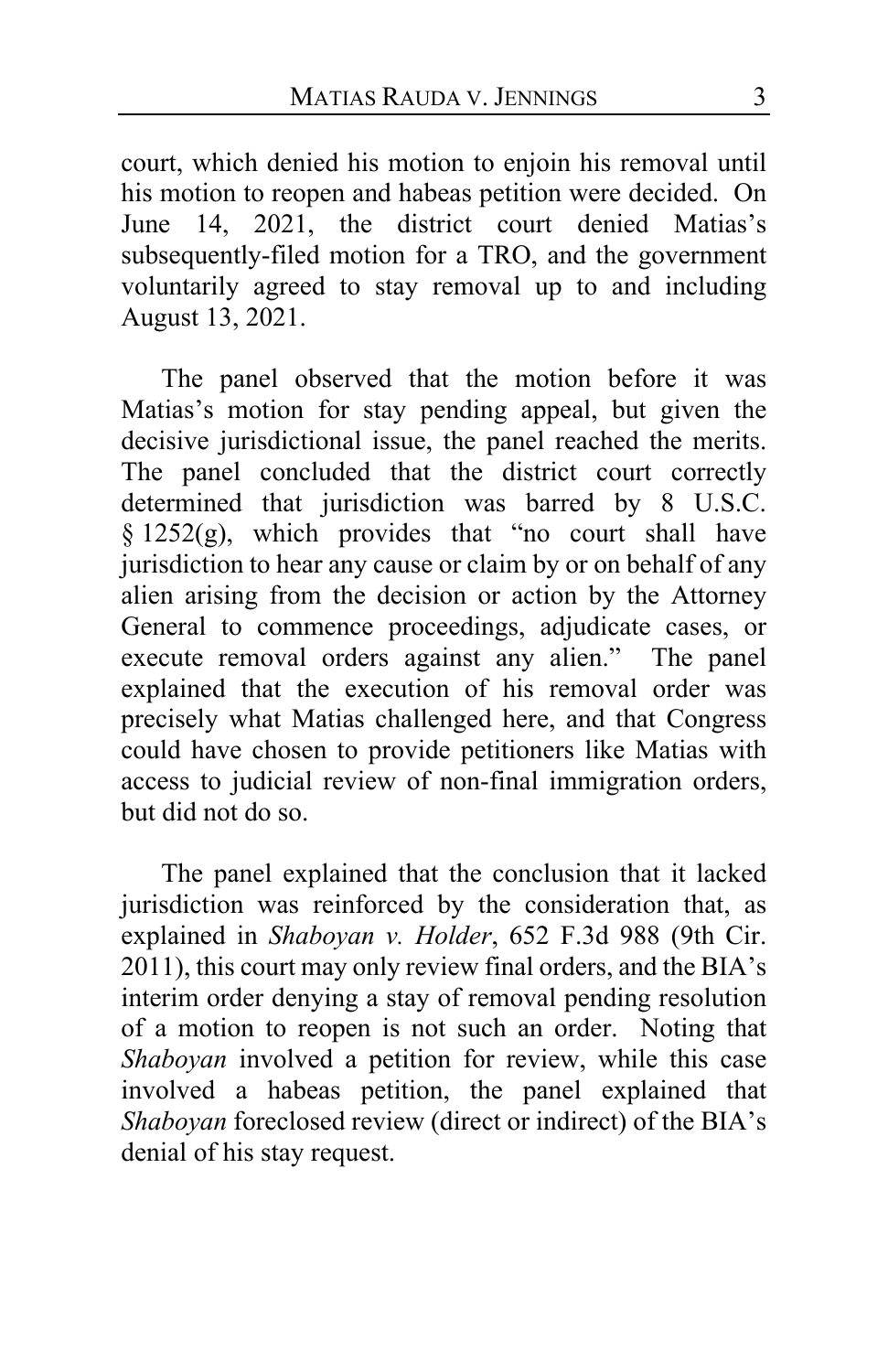The panel rejected Matias's claim that the Constitution's Suspension Clause preserves judicial review here. The panel relied on *DHS v. Thuraissigiam*, 140 S. Ct. 1959 (2020), in which the Supreme Court determined that habeas relief applies to petitioners seeking release from executive detention, not to those seeking to remain in the United States. Because Matias was not seeking a remedy for unlawful detention, the panel concluded that only an extreme and unwarranted expansion of the habeas writ would encompass his requested relief.

Matias attempted to distinguish his case from *Thuraissigiam* on the ground that he made it farther than 25 yards into the United States before being apprehended. The panel explained that the Supreme Court rejected essentially the same argument in *Thuraissigiam*, where the petitioner argued he was entitled to more process than an applicant for admission because he succeeded in making it 25 yards into the country. The Supreme Court rejected that argument, determining that it would undermine the sovereign prerogative of governing admission to the country and create a perverse incentive to enter at an unlawful location. Thus, the panel concluded that Matias was entitled to the process afforded by statute, but no more. The panel also observed that the process provided here was ample.

Addressing Matias's request that the court grant him a stay because he would be severely harmed or killed if removed to El Salvador, the panel explained that, if a court could inject itself into the agency's process and force (another) stay because a removable alien newly represented that he would be severely injured or die when removed, all similarly situated petitioners would be incentivized to demand a stay. The panel explained that, if that were case, it seems foreseeable that this would become the new norm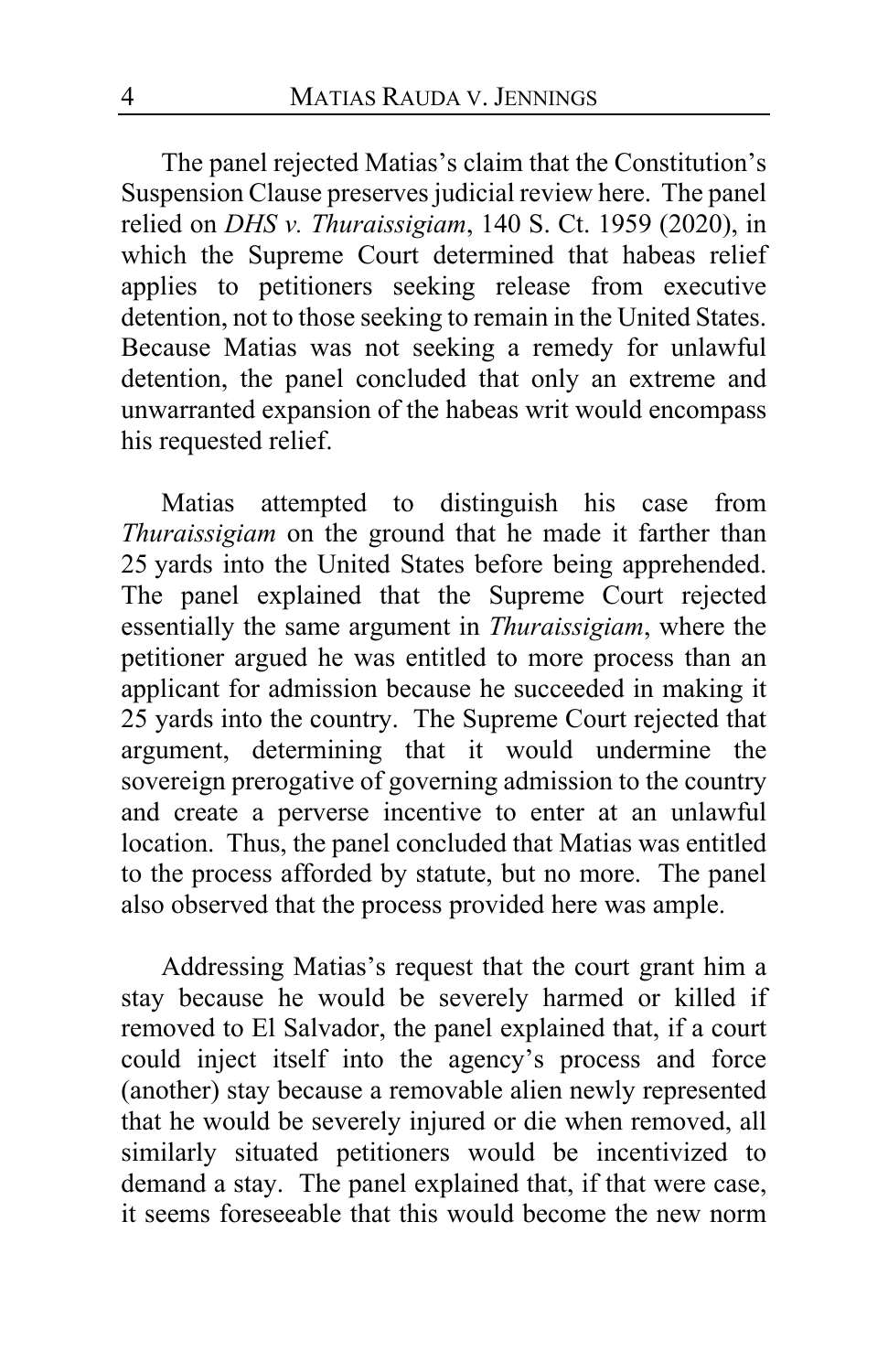and courts would essentially grant automatic stays of removal pending the BIA's consideration of motions to reopen.

Finally, the panel noted that Matias is not required to be in the United States for the adjudication of his motion to take place. Rather, he would continue to receive the statutorily required process even when he is removed, just as Congress designed.

## **COUNSEL**

Manohar Raju, Public Defender; Matt Gonzalez, Chief Attorney; Francisco Ugarte and Genna Ellis Beier, Attorneys; Public Defender's Office, San Francisco, California; Sean Lai McMahon and Jehan Laner Romero, Pangea Legal Services, San Francisco, California; for Plaintiff-Appellant.

Brian M. Boynton, Acting Assistant Attorney General; William C. Peachey, Director; Elianis Perez, Assistant Director; Mary L. Larakers, Trial Attorney; Office of Immigration Litigation, Civil Division, United States Department of Justice, Washington, D.C.; for Defendants-Appellees.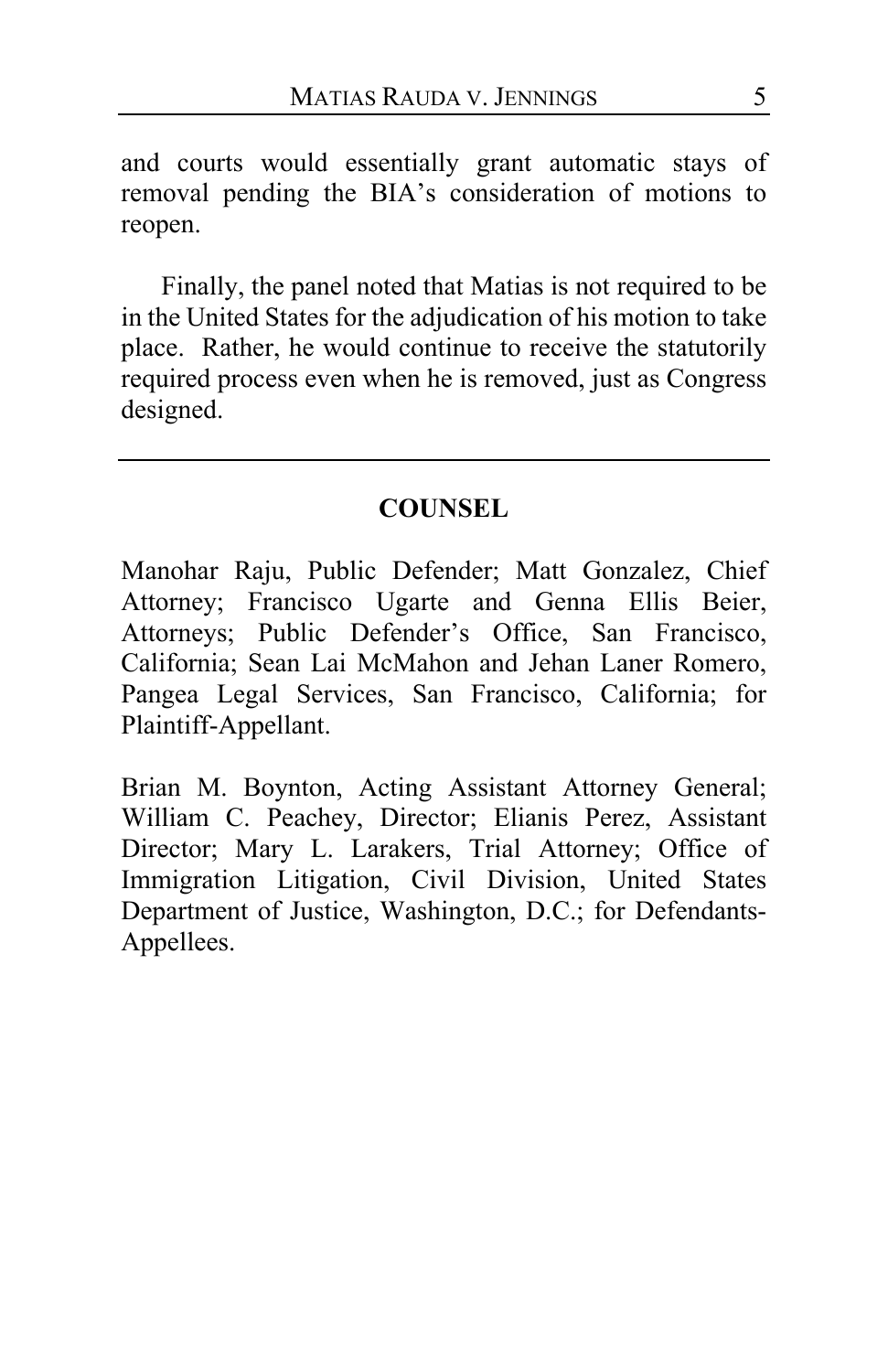#### **OPINION**

VANDYKE, Circuit Judge:

Petitioner Willian Matias Rauda appeals the district court's order denying his request for a temporary restraining order to prevent the government from removing him from the United States. In the district court, Matias argued that deportation prior to a ruling on his motion to reopen would violate his due process rights, the Convention Against Torture, and the Immigration & Nationality Act. In denying his motion, the district court concluded that it lacked jurisdiction to reach Matias's claim. We agree with the district court and affirm.

#### **BACKGROUND AND PROCEDURAL HISTORY**

Matias is a native of El Salvador and unlawfully entered the United States in February 2014. El Salvadoran authorities considered him a member of MS-13, a violent gang.

Leaving his partner and child, he moved to Maryland from the San Francisco Bay Area in October 2015. While residing in Maryland, Matias pleaded guilty to assault in the first degree after being involved in a gang shooting where two victims were shot. Authorities determined that the shooting was in retaliation for MS-13 gang activity, and identified Matias as an "affiliate" of MS-13. The government claims Matias admitted his status as an MS-13 gang member while he was imprisoned at Prince George's County Detention Center in Maryland.He was sentenced to twenty years in prison but was released from custody on a deferred sentence, after which he moved back to the Bay Area.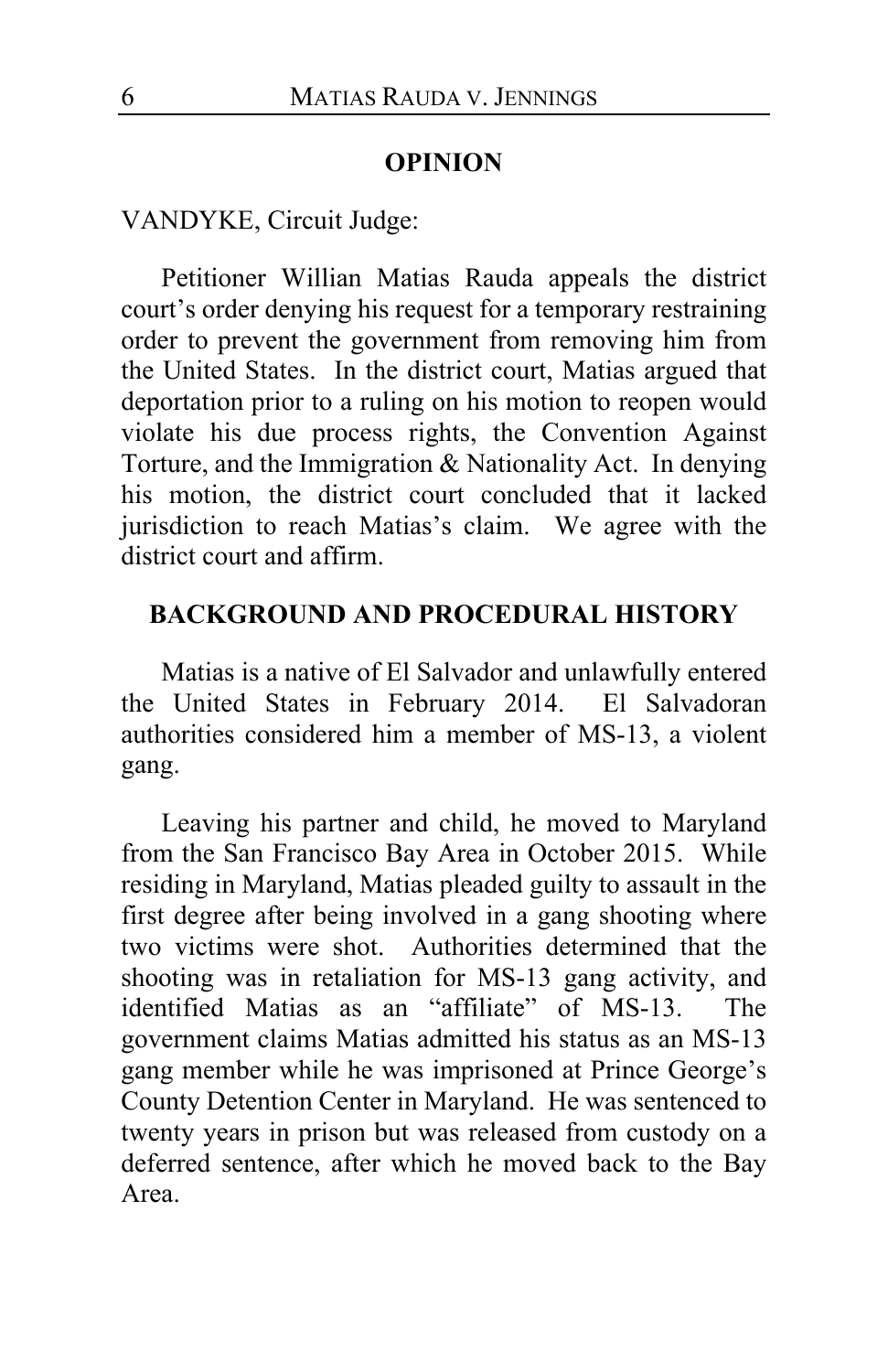U.S. Immigration and Customs Enforcement (ICE) detained Matias in November 2018, seeking to remove him. While in ICE custody, Matias requested to be housed with a gang aligned with MS-13. An immigration judge (IJ) denied him bond in January 2019, finding he was a danger to the community.In June 2019, an IJ denied Matias relief under the Convention Against Torture (CAT) and ordered him removed to El Salvador. Matias unsuccessfully appealed to the Board of Immigration Appeals (BIA), which dismissed his appeal in November 2019.On January 28, 2021, this court likewise denied his petition for review, determining that the evidence supported the IJ's findings. *See Matias Rauda v. Wilkinson*, 844 F. App'x 945 (9th Cir. 2021).

On April 22, 2021, Matias moved the BIA to reopen his case so that it could consider "new developments" regarding his request for CAT relief. The new developments that Matias contends undermine the BIA's previous decision are: (1) claimed political changes in El Salvador, and (2) an alleged text from an MS-13 gang member labeling him a "snitch" and saying he will be killed if he returns to El Salvador.<sup>[1](#page-6-0)</sup> On May 14, 2021, after the Ninth Circuit's stay of removal terminated, Matias moved the BIA for an emergency stay while his motion to reopen was being considered. One week later, on May 21, 2021, the BIA denied his request for a stay.

Because he could not file a direct petition for review with this court (which, as discussed below, is foreclosed by precedent), Matias filed a habeas petition with the district court on May 24, 2021, asking the court to enjoin the

<span id="page-6-0"></span>**<sup>1</sup>** The text is alleged to have come from a sender within the United States, but Matias has never authenticated the text, nor did he provide copies to the district court.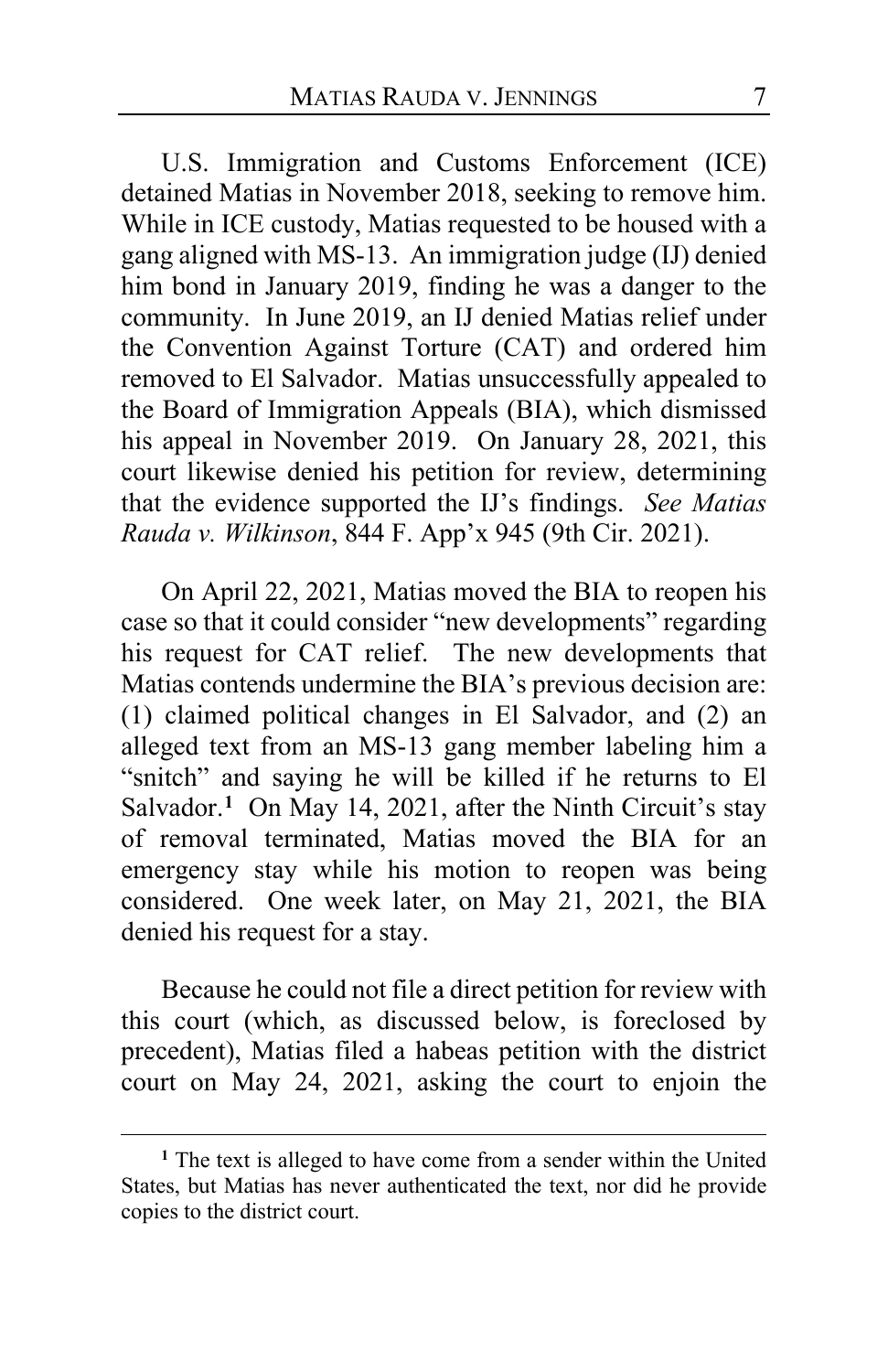government from removing him until the BIA ruled on his motion to reopen and the court ruled on his habeas petition. The district court denied his motion.

ICE initially scheduled Matias's removal for the first week of June 2021, but that deadline has repeatedly slipped. On June 14, 2021, the district court denied Matias's subsequently-filed motion for a temporary restraining order (TRO), determining that 8 U.S.C. § 1252(g)'s jurisdictional limits barred his claims. But the district court granted a fiveday administrative stay so that this court could hear Matias's appeal. Subsequently, the government voluntarily agreed to stay removal up to and including August 13, 2021.

Matias appeals the district court's order denying his TRO and argues that this court has jurisdiction to consider his claim. Meanwhile, Matias's motion to reopen remains pending before the BIA. Notably, the motion brought before this panel was Matias's motion for stay pending appeal. But given the decisive jurisdictional issue at play, we reach the overall merits of Matias's claim.

#### **STANDARD OF REVIEW**

"We have jurisdiction to determine whether jurisdiction exists." *Shaboyan v. Holder*, 652 F.3d 988, 989 (9th Cir. 2011) (per curiam). In the immigration context, "[w]e may review only final orders of removal." *Id.*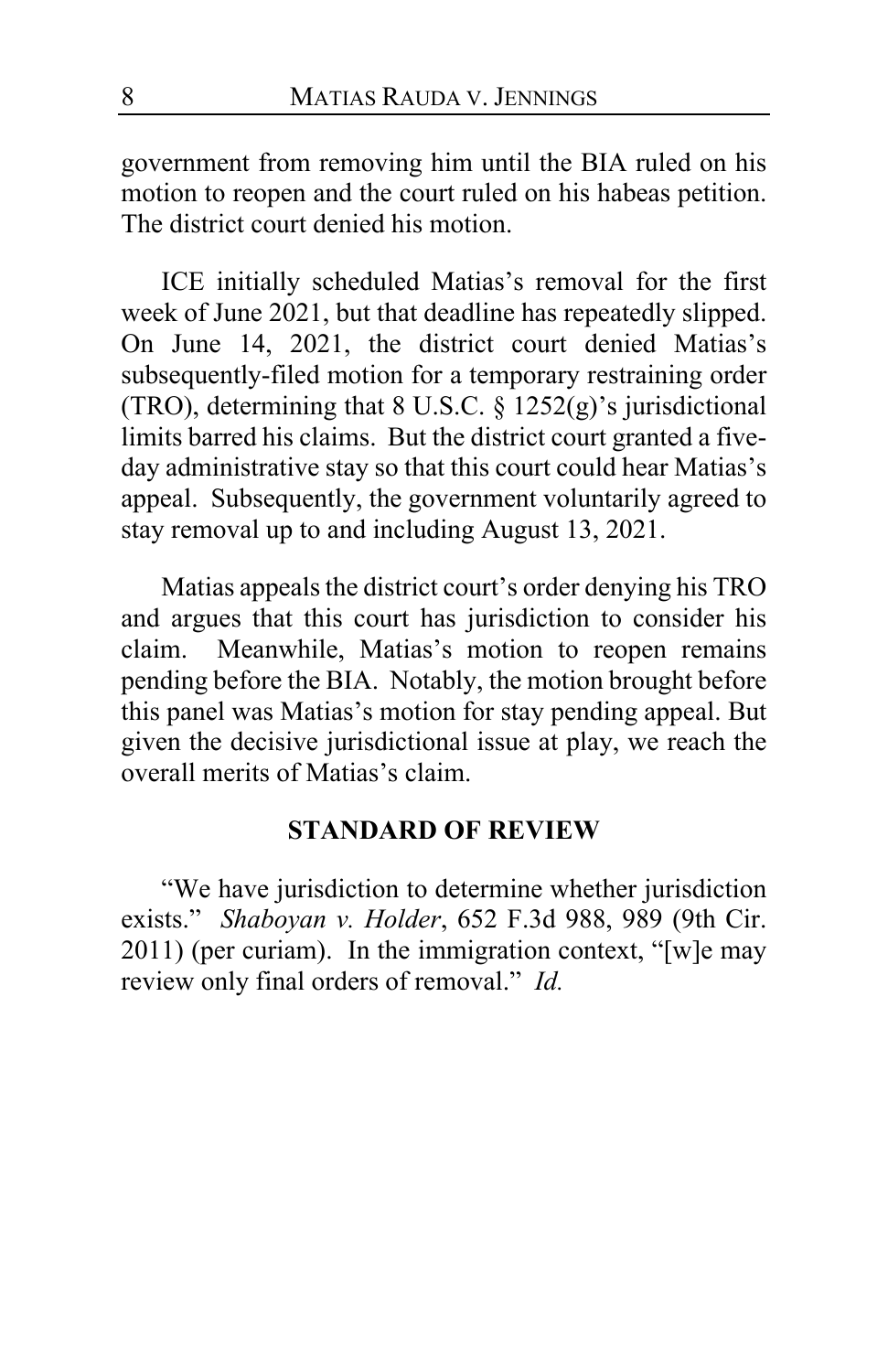## **DISCUSSION**

## **I. We Lack Jurisdiction to Review Matias's Claims.**

#### **A. Section 1252(g) Deprives Us of Jurisdiction.**

Matias argues that the district court erred in determining that  $\S 1252(g)$  bars judicial review of his claims challenging the government's execution of his removal order. The statute's plain language, however, bars review of his claims. Per § 1252(g), "no court shall have jurisdiction to hear any cause or claim by or on behalf of any alien arising from the decision or action by the Attorney General to commence proceedings, adjudicate cases, or *execute removal orders* against any alien." § 1252(g) (emphasis added).

The execution of his removal order is precisely what Matias challenges here. Matias seeks to enjoin the government from removing him—or in other words, enjoin "action by the Attorney General to . . . execute removal orders against [Matias]." § 1252(g). Congress has explicitly precluded our review of this claim.

Beyond its plain text, legislative action (or inaction) corroborates that  $\S 1252(g)$  was meant to preclude judicial review over claims like Matias's. While Congress could have chosen to provide Matias and other petitioners like him with access to judicial review of non-final immigration orders, it did not do so. *Cf. DHS v. Thuraissigiam*, 140 S. Ct. 1959, 1983 (2020); *Nken v. Holder*, 556 U.S. 418, 424 (2009) (explaining Congress's amendments to immigration procedures). Limiting federal jurisdiction in this way is understandable since Congress wanted to streamline immigration proceedings by limiting judicial review to final orders, litigated in the context of petitions for review. *See Nken*, 556 U.S. at 424 ("Congress . . . 'repealed the old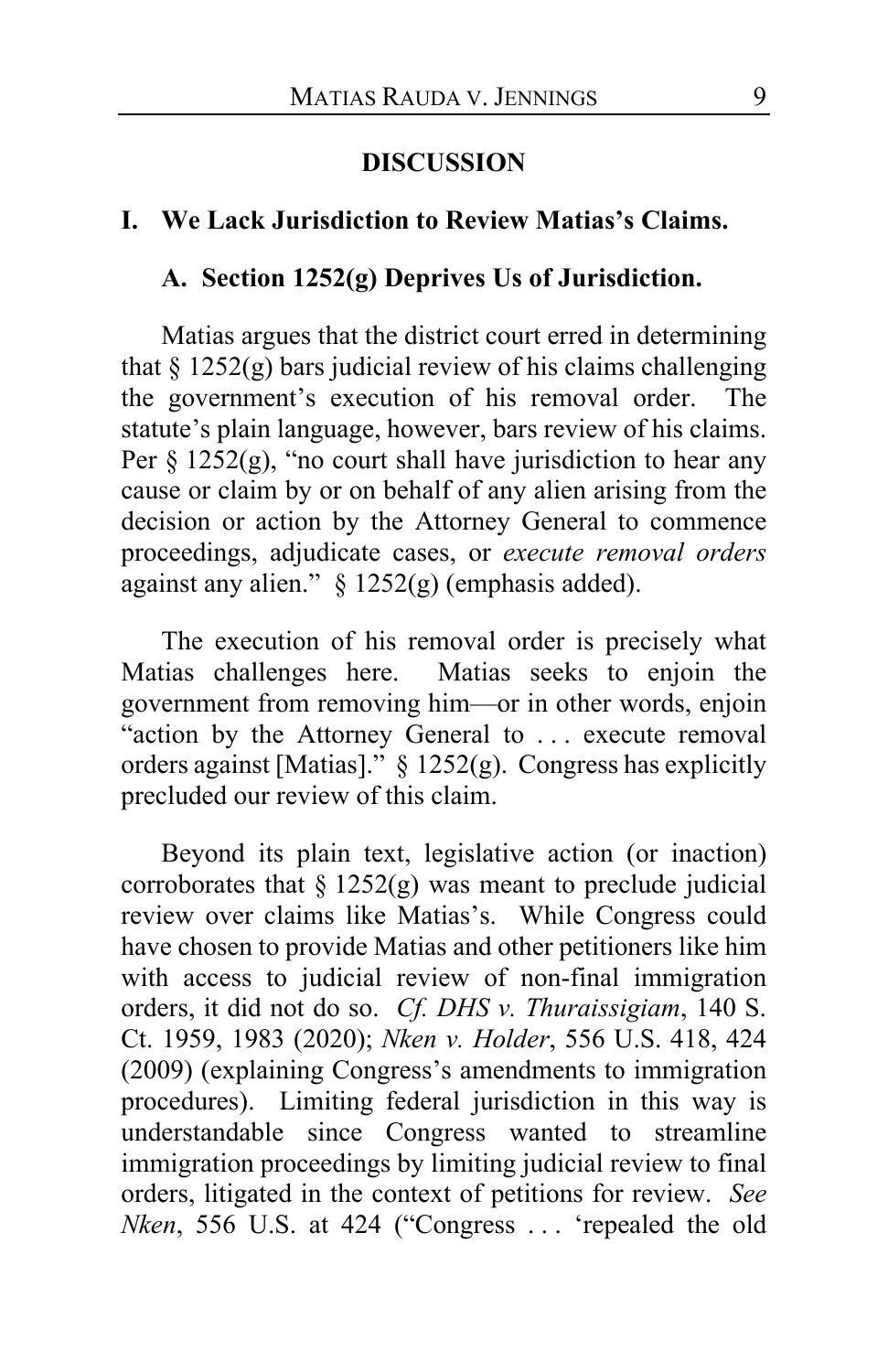judicial-review scheme ... and instituted a new and (significantly more restrictive) one in 8 U.S.C. § 1252.' The new review system substantially limited the availability of judicial review and streamlined all challenges to a removal order into a single proceeding: the petition for review." (citation omitted)).

Matias asserts that applying the plain text of  $\S 1252(g)$ and refusing to enter a stay of removal pending the resolution of his motion to reopen "would deprive a noncitizen [of] his statutory right to file a motion to reopen." But that's not true. Matias's motion to reopen has already been filed, and is currently pending before the BIA. Once the BIA decides that motion, Matias will be able to file a petition for our court to review *that* final agency action—including review of the BIA's denial of his request for a stay of removal pending its decision. *See Shaboyan*, 652 F.3d at 991. Matias has taken full advantage of his statutory rights and will continue to have access to the process guaranteed to him under the statute even if he is removed. *See Nken*, 556 U.S. at 424.

Matias also attempts to avoid  $\S 1252(g)'$ s jurisdictional bar by arguing that his challenge pertains not to the Attorney General's discretionary authority, but rather to the Attorney General's allegedly unlawful decision to "remov[e] him *now*." But §  $1252(g)$ 's jurisdictional bar on "claim[s] ... arising from the decision or action by the Attorney General to . . . execute removal orders" does not include any temporal caveats. As the Third Circuit has observed, "the discretion to decide *whether* to execute a removal order includes the discretion to decide *when* to do it . . . . [and] [b]oth are covered by the statute." *Tazu v. Att'y Gen. United States*, 975 F.3d 292, 297 (3d Cir. 2020).

Similarly, the Sixth Circuit has also determined that § 1252(g) strips courts of jurisdiction in this instance. In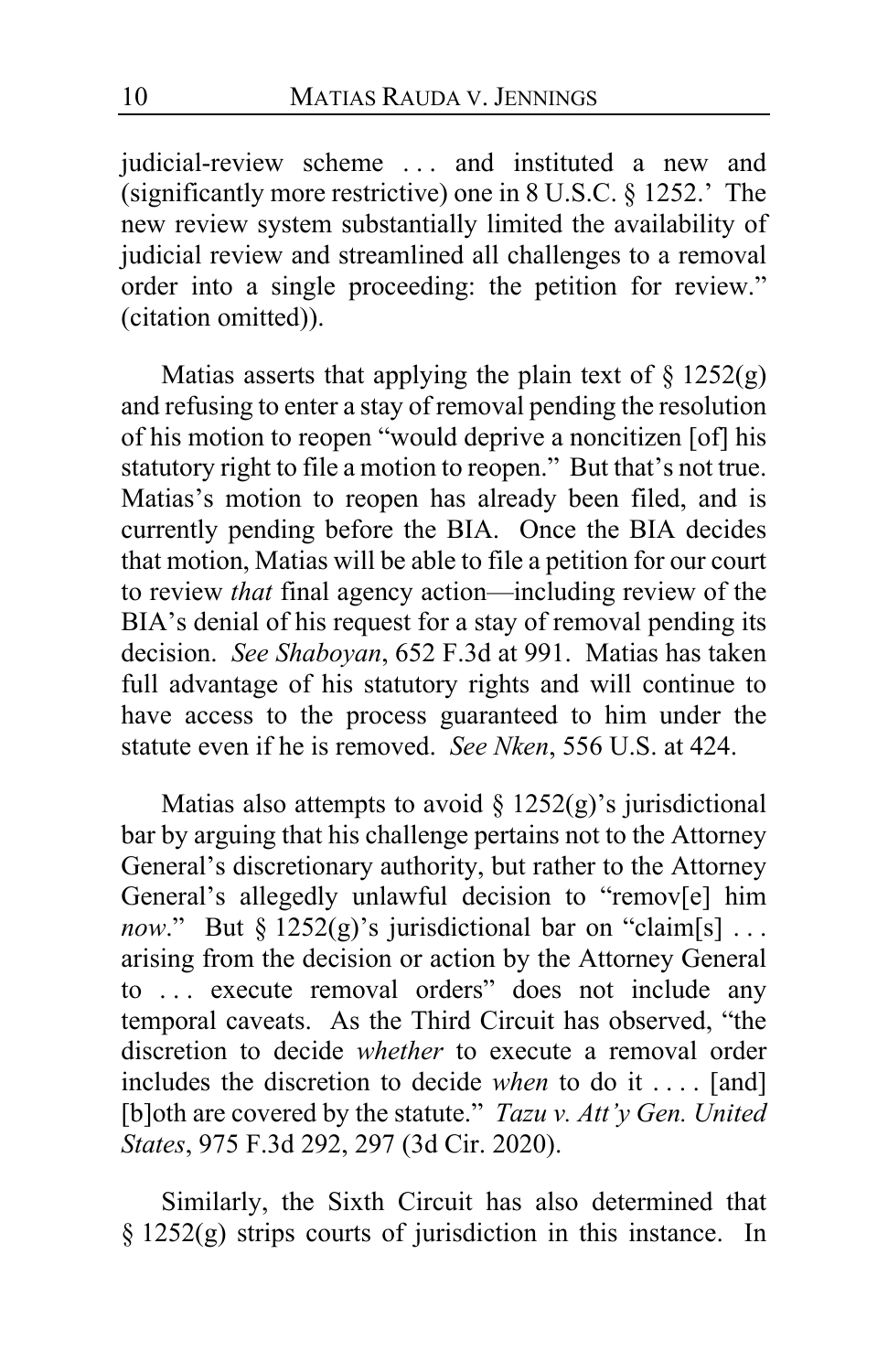*Hamama v. Adducci*, petitioners sought a stay while they argued that changed country conditions required reconsideration of their removal orders. 912 F.3d 869, 873 (6th Cir. 2018). The court held that, "[u]nder a plain reading of the text of the statute, the Attorney General's enforcement of long-standing removal orders falls squarely under the Attorney General's decision to execute removal orders and is not subject to judicial review." *Id.* at 874.

We agree with our sister circuits. No matter how Matias frames it, his challenge is to the Attorney General's exercise of his discretion to execute Matias's removal order, which we have no jurisdiction to review. *See Camarena v. Dir., ICE*, 988 F.3d 1268, 1274 (11th Cir. 2021) ("[W]e do not have jurisdiction to consider 'any' cause or claim brought by an alien arising from the government's decision to execute a removal order. If we held otherwise, any petitioner could frame his or her claim as an attack on the government's *authority* to execute a removal order rather than its *execution* of a removal order."). The district court correctly concluded that  $\S 1252(g)$  deprived it of jurisdiction to hear Matias's claims.

## **B. We May Only Review Final Orders.**

That we lack jurisdiction over Matias's claims is reinforced by another consideration. As explained in *Shaboyan*, 652 F.3d at 989, we may only review final orders. While Matias is asking us to review the denial of a TRO that he filed alongside a habeas petition in district court, what he fundamentally seeks is a stay of removal pending the BIA's resolution of his motion to reopen. Because Matias asks us to review an interim order and not a '"final order of removal' that may . . . give rise to a petition for review," we lack jurisdiction to consider his claim. *Id.* at 989–90.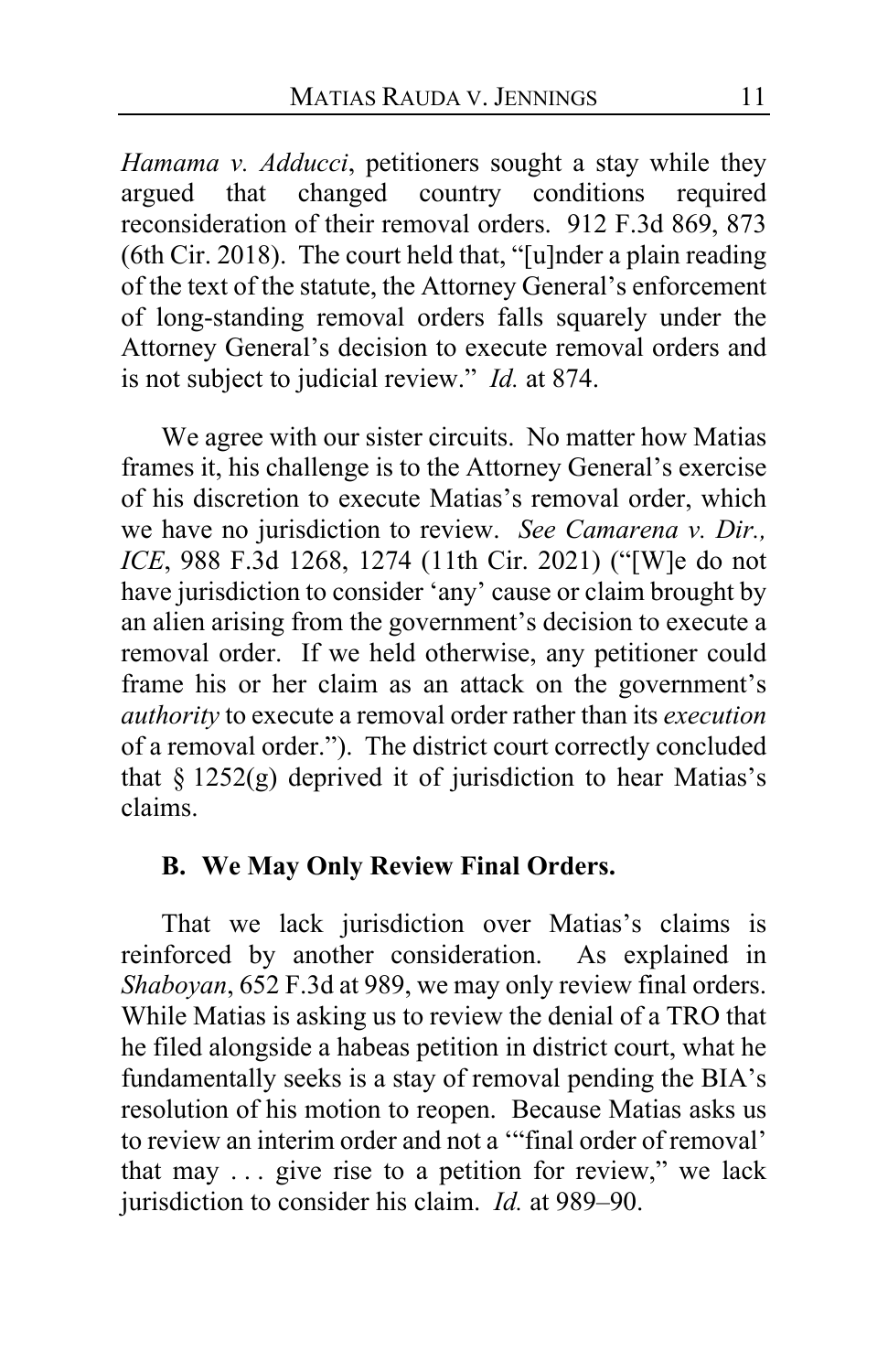In *Shaboyan*, just as in this case, the petitioner was ordered removed. Shaboyan filed a motion to reopen with the BIA and the BIA denied her request for a stay of removal pending its consideration of that motion. Instead of filing a habeas petition in the district court seeking review of the BIA's denial of a stay like Matias did here, Shaboyan filed a petition for review with this court asking us to directly review the BIA's stay decision. *Id.* at 989. Applying § 1252, we determined that "[w]e may review only final orders of removal," and that "the BIA's interim order denying a stay of removal pending resolution of [petitioner's] motion to reopen cannot qualify as a final order of removal." *Id.* at 989, 990 (internal quotation marks omitted)). In reaching that conclusion, we recognized that the petitioner was not without recourse because the BIA's order denying the stay could be reviewed as part of its final order denying her motion to reopen. *Id.* at 991. But where a petitioner "seeks review of the denial of a stay as an independent matter. . . . we lack jurisdiction." *Id.*

When one door is locked, it's natural to try another. Presumably recognizing that he was foreclosed by *Shaboyan* from seeking our direct review of the BIA's denial of a stay, Matias is attempting to obtain the same relief sought by Shaboyan, just by a different route: through the district court via a habeas petition. But *Shaboyan*'s rationale applies equally to this attempt. Congress has intentionally (and unequivocally) stripped us of jurisdiction to review non-final orders. The IJ ordered Matias removed, like the petitioner in *Shaboyan*. While he cannot contend that he is entitled to direct review of that removal order—because such review is squarely foreclosed by § 1252(g) and *Shaboyan*—Matias also cannot argue that he is seeking review of any other *final* order properly the subject of a petition for review. *Shaboyan* forecloses our review (direct or indirect) of the only thing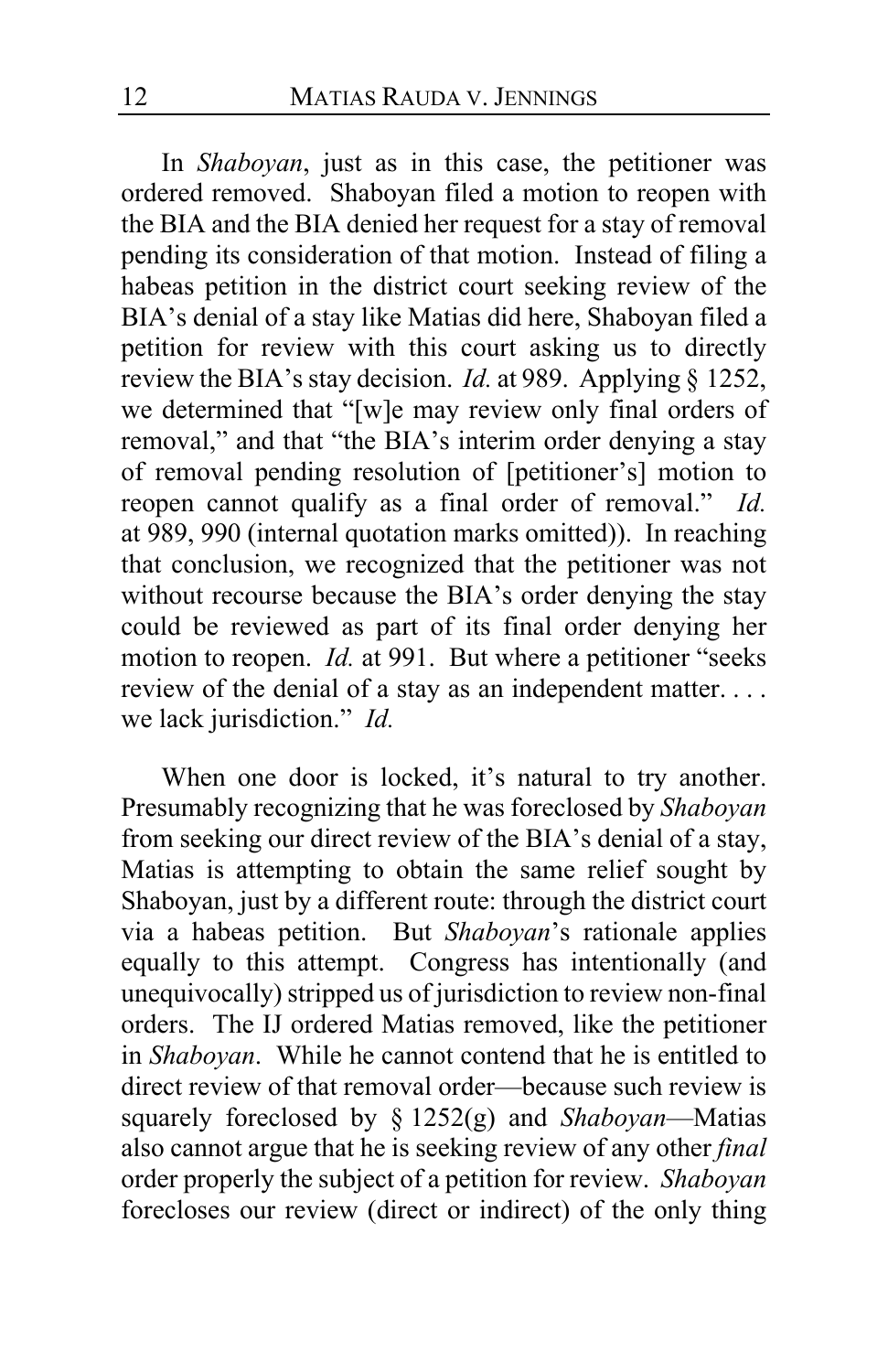Matias is ultimately challenging—the BIA's denial of his stay request.

## **II. The Suspension Clause Does Not Preserve Judicial Review.**

Recognizing the problem that  $\S 1252$  poses to his attempt to secure immediate review of the BIA's stay denial, Matias attacks that statute. He argues that the Constitution's Suspension Clause gives what § 1252 purports to take away, and thus Congress cannot have properly removed our jurisdiction over his habeas claim.**[2](#page-12-0)** But the Suspension Clause does not preserve judicial review in this case because only an extreme and unwarranted expansion of the habeas writ would encompass Matias's requested relief.

Applying *Thuraissigiam*, the district court determined that "the scope of the writ protected by the Suspension Clause . . . does not extend to the type of claim at issue here." After noting that the "historic role of habeas is to secure release from custody," *Thuraissigiam*, 140 S. Ct. at 1970, the district court pointed out that "Matias . . . is not challenging his deportation order or any ruling that he is ineligible for relief from removal. Instead, he is challenging the government's imminent execution of his removal order." As a result, the district court concluded "Matias's claims do not 'call for traditional habeas relief' even under an evolving understanding of the writ, [and] applying  $\S$  1252(g) to bar his claims does not implicate the Suspension Clause." (quoting *Thuraissigiam*, 140 S. Ct. at 1970).

<span id="page-12-0"></span>**<sup>2</sup>** The Suspension Clause states that "[t]he Privilege of the Writ of Habeas Corpus shall not be suspended, unless when in Cases of Rebellion or Invasion the public Safety may require it." U.S. Const., Art. I, § 9, cl. 2.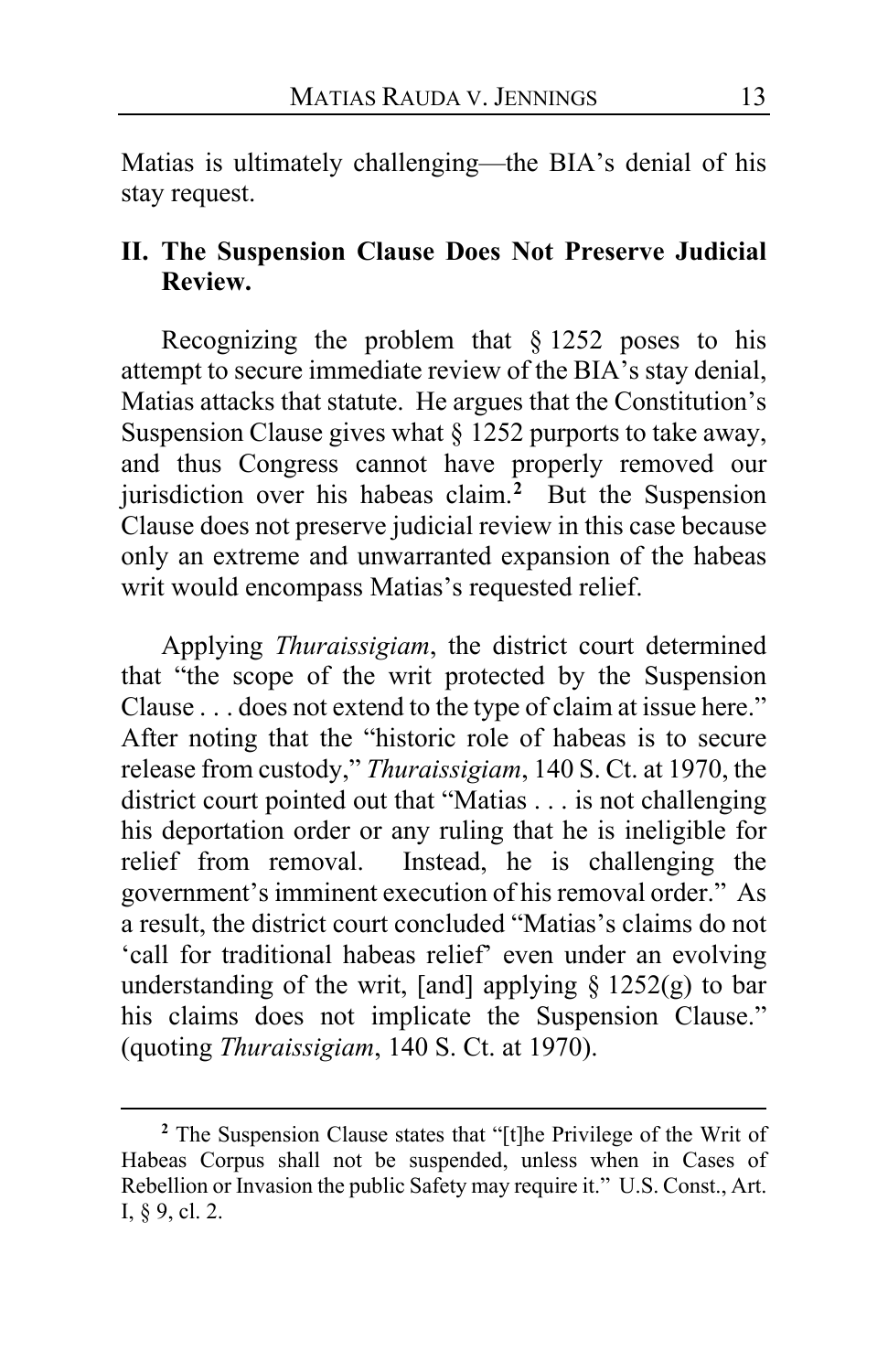On appeal, Matias argues that the writ applies to "individuals who are challenging the *process* employed by the government that results in their detention and deportation." He asserts that the Suspension Clause would be violated if he is denied an avenue to challenge the BIA's stay denial. But these arguments misconstrue the scope of the habeas writ, as set forth by the Supreme Court at length in *Thuraissigiam*.

In *Thuraissigiam*, the Supreme Court determined that habeas relief applies to petitioners seeking release from executive detention but not to petitioners seeking to remain in the United States. *Id.* at 1969–71. There, the petitioner argued that Congress unconstitutionally "placed restrictions on the ability of asylum seekers to obtain review under the federal habeas statute." *Id.* at 1963. The Court determined that, as an alien who was not lawfully admitted, the petitioner had "no entitlement to procedural rights other than those afforded by statute." *Id.* at 1964; *see also id.* at 1983 ("[A]n alien in respondent's position has only those rights regarding admission that Congress has provided by statute."). "[A]s to 'foreigners who have never been naturalized, nor acquired any domicil[e] or residence within the United States, nor even been admitted into the country pursuant to law,' 'the decisions of executive or administrative officers, acting within powers expressly conferred by Congress, are due process of law.'" *Id.* at 1982 (citation omitted). The Court also pointed out that "[r]espondent and *amici* . . . have not unearthed evidence that habeas was . . . used [before and around the time of the adoption of the Constitution] to obtain anything like what is sought here, namely, authorization for an alien to remain in a country other than his own or to obtain administrative or judicial review leading to that result." *Id.* at 1971.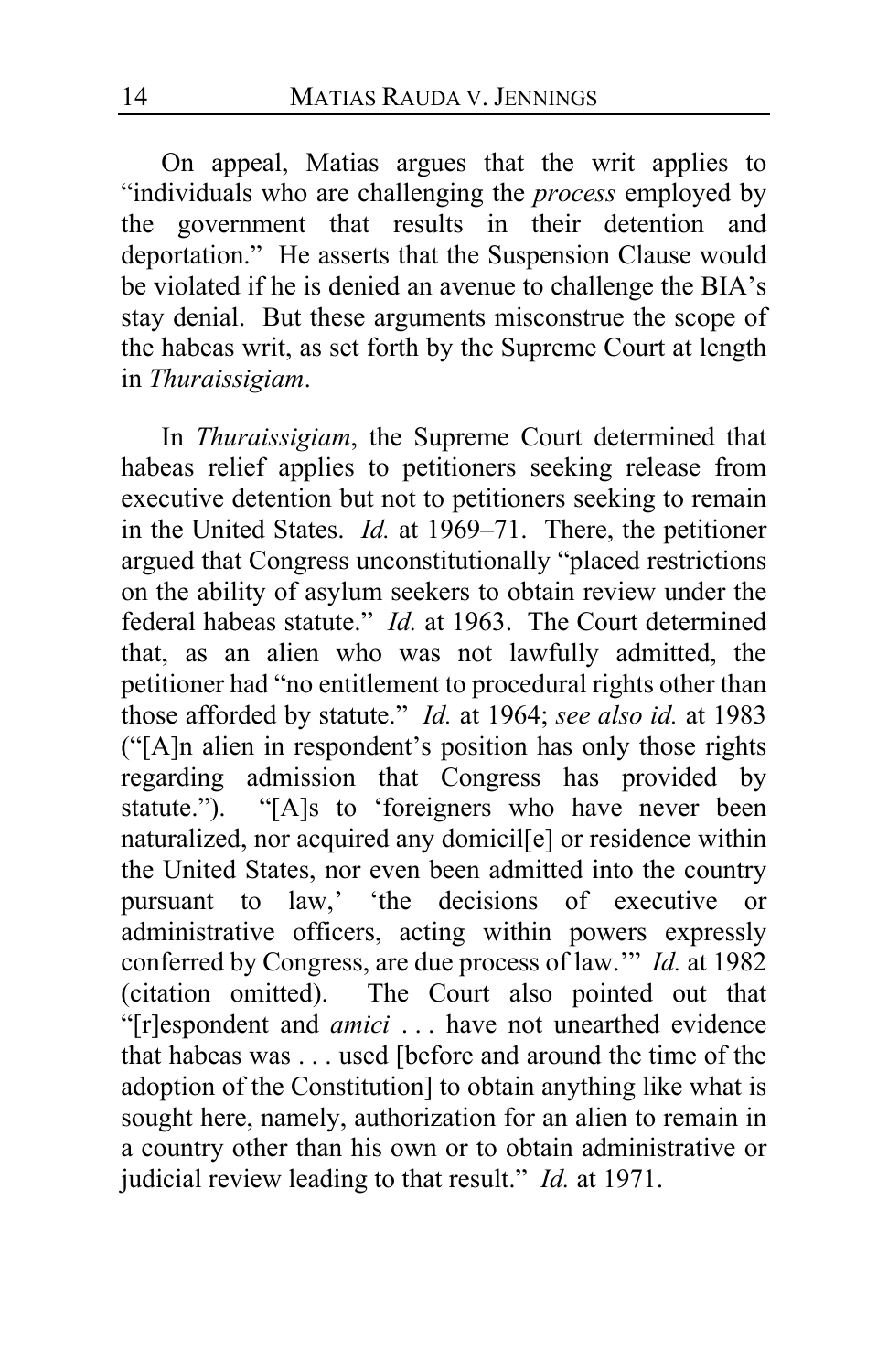The Court explained that the "core" of habeas relief is *release from* unlawful executive detention, not the right to remain in a country. *Id.* at 1975. Where "respondent did not ask to be released," but rather sought relief from removal, respondent was seeking relief that fell "outside the scope of the common-law habeas writ." *Id.* at 1969–70. The Supreme Court determined that respondent had received his due process and that the Suspension Clause was not triggered by § 1252(g)'s limit on habeas relief. *Id.* at 1983.

Like the petitioner in *Thuraissigiam*, Matias is not seeking "a remedy for unlawful executive detention," and his claims are thus outside of the scope of habeas relief. *Id.* at 1970–71, 1975 (citation omitted). Rather than seeking the traditional use of habeas, Matias specifically wants to *avoid* being released (into El Salvador). As the Court noted, the common law reserves habeas relief for remedies from unlawful *custody*. *Id.* at 1969. But Matias seeks to remain in the United States, even if that requires staying in custody. Matias is not using habeas in anything like the traditional sense, and therefore, as the Supreme Court held in *Thuraissigiam*, the relevant statute limiting habeas review does not violate the Suspension Clause. *Id.* at 1983; *see also Hamama*, 912 F.3d at 880 ("There is no Suspension Clause violation because the Suspension Clause can only be triggered when a petitioner is requesting relief *from custody*." (emphasis added)).

Matias attempts to distinguish his case from *Thuraissigiam* because he made it farther than "25 yards" into the United States before being apprehended. But this argument is unpersuasive. The petitioner in *Thuraissigiam* made essentially the same argument, just tailored to the facts of *his* case. He claimed that he was entitled to more process because he "was not taken into custody the instant he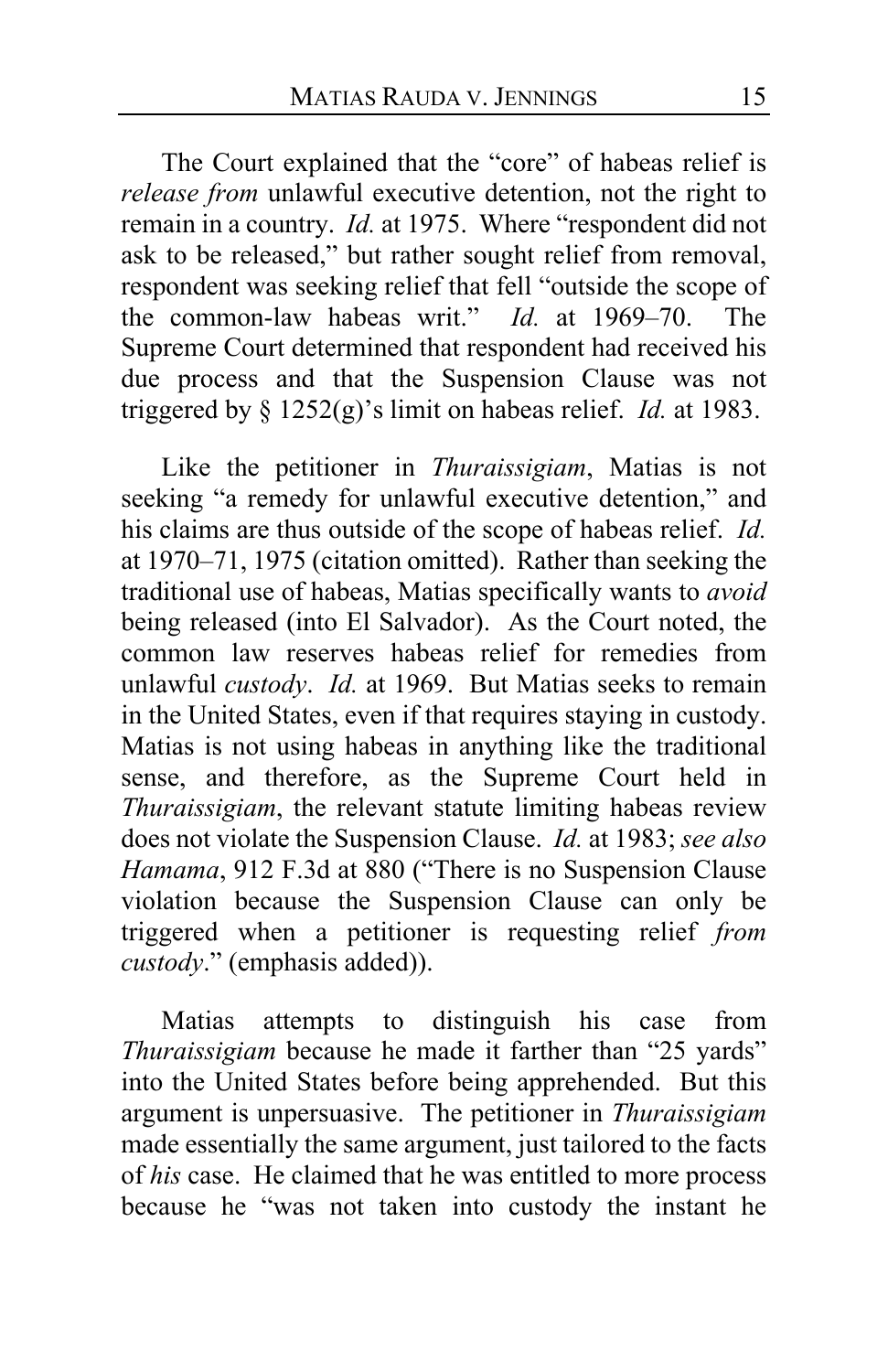attempted to enter the country.... [but] succeeded in making it 25 yards" across the border into the U.S. *Thuraissigiam*, 140 S. Ct. at 1982. The Supreme Court rejected this argument, determining that it would "undermine the 'sovereign prerogative' of governing admission to this country and create a perverse incentive to enter at an unlawful rather than a lawful location." *Id.* at 1983 (citation omitted). Therefore, the Court treated the respondent as "an applicant for admission," and determined he only had "those rights regarding admission that Congress has provided by statute." *Id.* at 1982–83.

The Supreme Court's answer in *Thuraissigiam* applies equally here. If we were to grant Matias more process because he had successfully eluded immigration authorities for longer than the petitioner in *Thuraissigiam*, we would likewise be creating the same "perverse incentive" the Court warned against. *See id.* at 1983. Matias differs from *Thuraissigiam* only in that he managed to "reside" unlawfully in the U.S. for a longer period, which is irrelevant because both petitioners were present in the U.S. illegally. *Cf. Reno v. Am.-Arab Anti-Discrimination Comm.*, 525 U.S. 471, 491 (1999) ("[I]n all cases, deportation is necessary in order to bring an end to *an ongoing violation* of United States law."). As the government points out, it would be strange to afford Matias, who committed crimes and evaded authorities, *more* process than an alien who lawfully presented himself at the border. Matias, like Thuraissigiam, is entitled to the process afforded by statute, but no more. *See Thuraissigiam*, 140 S. Ct. at 1983; *Zadvydas v. Davis*, 533 U.S. 678, 693 (2001).

And to be clear, the process provided by our immigration laws is ample, which Matias knows by experience. He sought CAT relief before an IJ. He appealed the decision to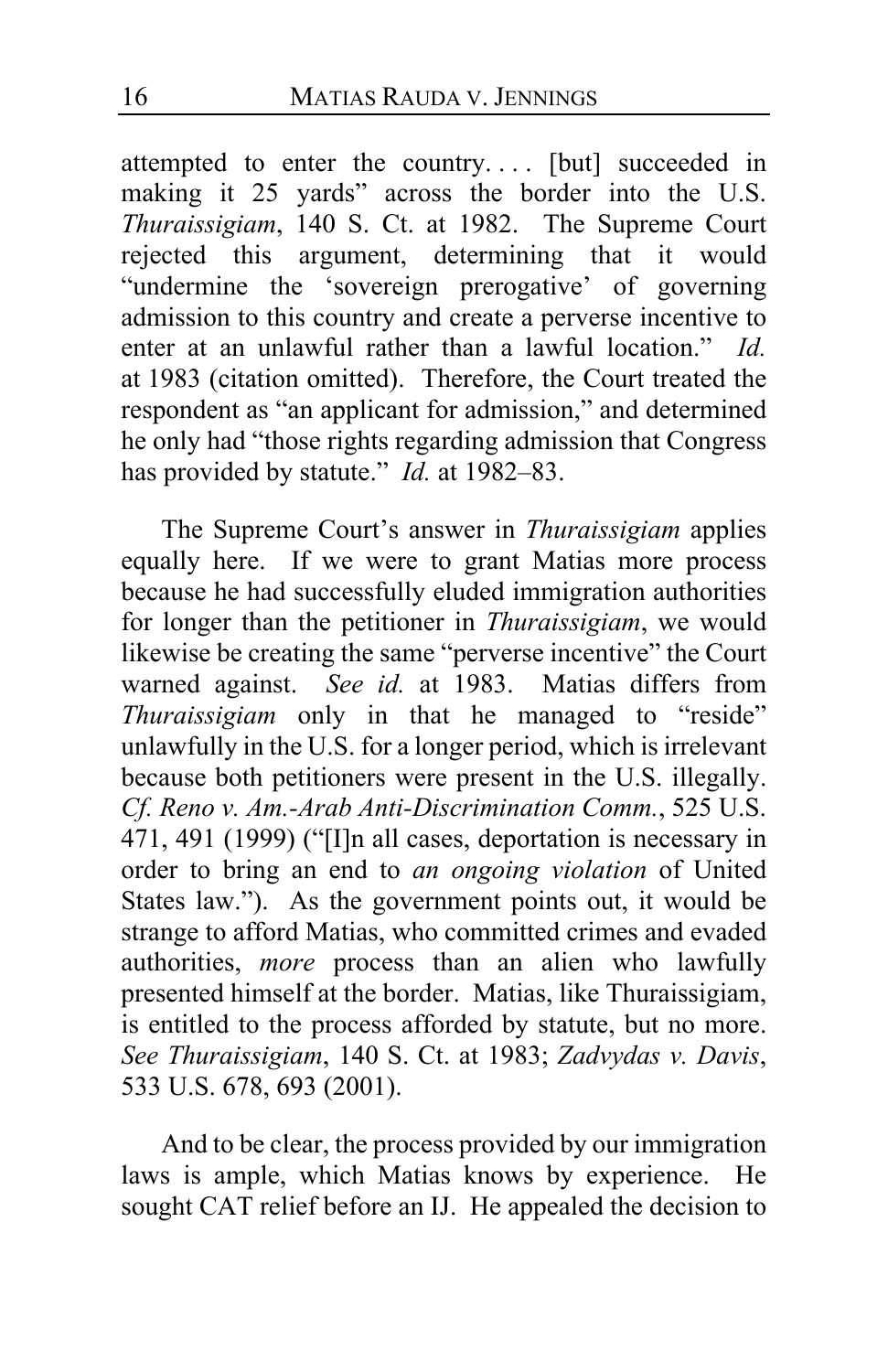the BIA. He petitioned this court for review. During the more than two years it took for all of these layers of process to play out, his removal was stayed. After this court denied his petition, he was allowed to ask the BIA to reopen his case (which he did) and ask for a stay of removal while the BIA considered his motion (which he did). What Matias is not allowed is to have a court evaluate the BIA's denial of his stay request before the BIA has completed its review of his motion to reopen. All process has its limits. This hardly seems to be an unreasonable one.

## **III. Matias's Assertions of Alleged Harm Cannot Warrant a Stay.**

Matias asks us to grant him a stay because he contends that he will be severely harmed or killed if removed to El Salvador. He urges us to balance the equity of entering a stay against the potential future harm upon removal. With respect to the latter, Matias essentially asks us to take his word for it and assume "the allegations contained in his declaration are true."

If a court could inject itself into the agency's process and force (another) stay because a removable alien—whose petition for review had already been denied by our court newly represented to us that he would be severely injured or die when removed, all similarly situated petitioners would be incentivized to demand a stay and make similar claims to keep themselves in the country while the BIA considers their motions to reopen. And without records from the agency to review, we would be presented with just the petitioners' untested claims of possible future harm. That this would become the new norm, and that courts would essentially be granting automatic stays of removal pending the BIA's consideration of motions to reopen, seems foreseeable enough.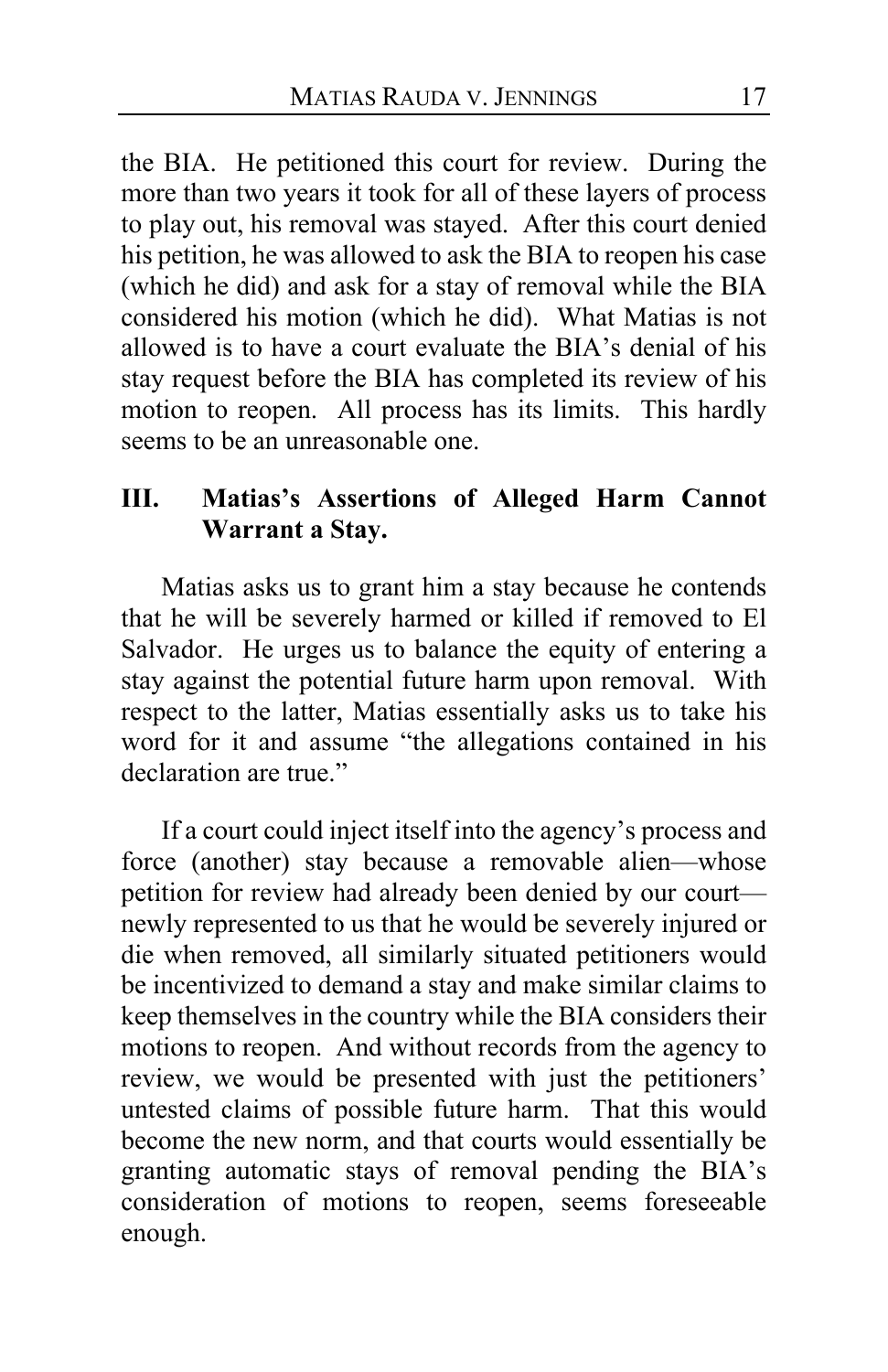Congress, at least, seems to have anticipated this problem in its decision to limit judicial review in a way that does not permit this court to review interim, non-final orders like motions to stay pending the resolution of motions to reopen—even if petitioners present their requests dressed as petitions for habeas relief. Congress has already balanced the amount of due process available to petitioners with the executive's prerogative to remove individuals, and we decline to expand judicial review beyond the parameters set by Congress. *See, e.g.*, *Thuraissigiam*, 140 S. Ct. at 1983; *see also Nken*, 556 U.S. at 424–25. This balance struck by Congress and recognized by this court in *Shaboyan* is not unreasonable.

Matias points to *INS v. St. Cyr*, 533 U.S. 289 (2001), as supporting his argument that judicial intervention is constitutionally necessary. But *St. Cyr* did not expand the scope of judicial review in immigration proceedings. *Cf. Thuraissigiam*, 140 S. Ct. at 1966 (noting that "a major objective of IIRIRA" was to prevent "undue interference by the courts"). While the Court in *St. Cyr* acknowledged that "*some* judicial intervention in deportation cases" is required, 533 U.S. at 300 (emphasis added, citation and internal quotation marks omitted), that is a far cry from saying that judicial intervention is required at *every step* of the process. Ultimately, Matias has had (and will have) access to judicial review where Congress provided for it, such as this court's previous consideration of his petition for review, and its likely future consideration of the BIA's final decision on his motion to reopen.**[3](#page-17-0)**

<span id="page-17-0"></span>**<sup>3</sup>** Citing *St. Cyr* and *Thuraissigiam*, Matias also asserts that we must construe  $\S$  1252(g) narrowly to avoid a constitutional concern, and that limits on review "must overcome . . . [a] strong presumption in favor of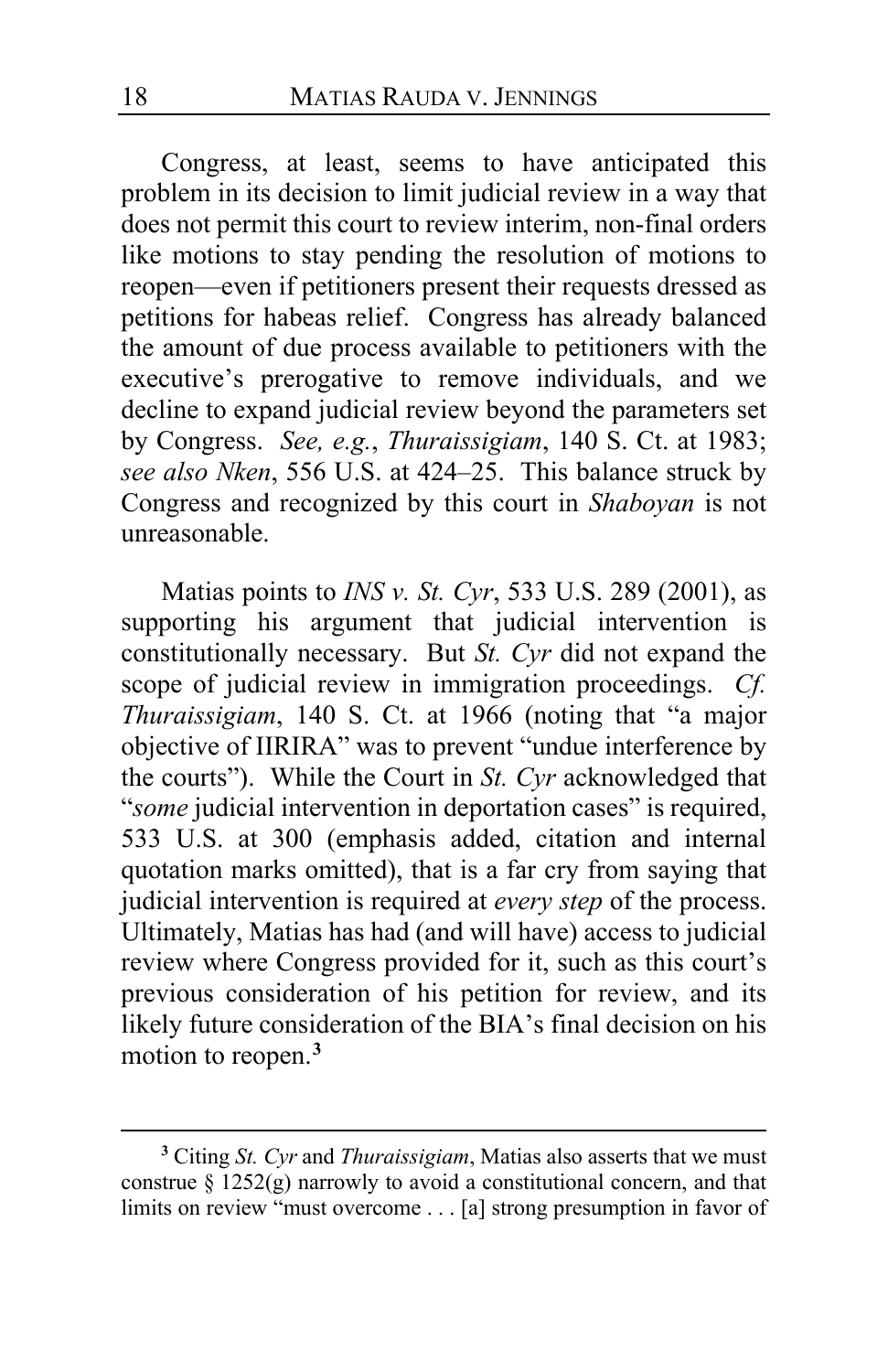Finally, we note that while Matias may be entitled to adjudication on his motion to reopen, he is not required to be present in the United States for that adjudication to take place. *Nken*, 556 U.S. at 424 (citing § 1252). As the Supreme Court explained, it was precisely "to allow for more prompt removal" that Congress amended the immigration adjudication system, creating a means for aliens to continue having their cases heard even *after* they were removed. *Id.* "Congress repealed the presumption of an automatic stay . . . [and] restricted the availability of injunctive relief." *Id.* at 425. Once his removal order is executed, Matias will be the beneficiary of Congress's "streamlined" system. *Id.* at 424. He presently has a motion to reopen pending before the BIA. Even if Matias is removed, his motion will remain pending until its adjudication. Matias is not stripped of any process due him by being removed. Rather, the system created by Congress will function precisely how it was intended. We have no authority to interfere with that system by granting Matias's request for a stay.**[4](#page-18-0)**

<span id="page-18-0"></span>**<sup>4</sup>** Matias's alternative arguments in support of jurisdiction under Article III of the Constitution, the Due Process Clause, and 18 U.S.C. § 1331 are without merit because he is only entitled to the process provided by statute. *See Thuraissigiam*, 140 S. Ct. at 1964.

judicial review." (citation omitted). But where Congress has provided a clear statement in favor of limiting judicial review, as it did in § 1252(g), we must follow the language of the statute. *See St. Cyr*, 533 U.S. at 298. Further, there is no "constitutional concern" here because aliens are not "entitle[d] to procedural rights other than those afforded by statute," which Matias has received. *Thuraissigiam*, 140 S. Ct. at 1964.